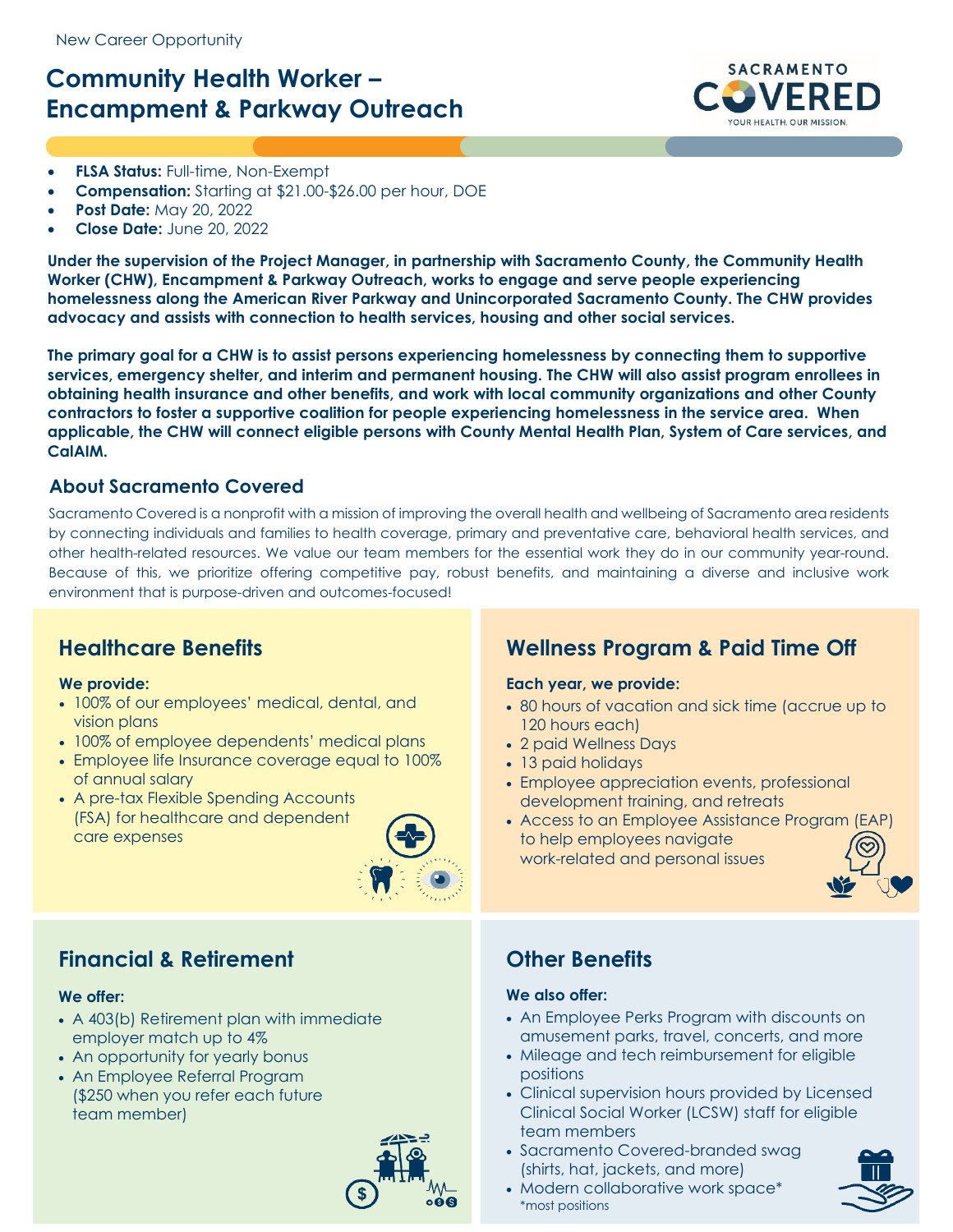### **Job Duties**

- Conduct field-based outreach to people experiencing homelessness around the American River Parkway and/or various encampments identified in Unincorporated Sacramento County
- Provide support, empowerment, mentorship, education for individuals with health challenges, including substance use and mental health issues.
- Provide support, empowerment, mentorship, education for patients with health challenges, including substance use and mental health issues.
- Work on an interdisciplinary team with mental health professionals and peers when conducting outreach.
- Assist in obtaining health coverage insurance and housing readiness documentation such as ID, social security card and income verification including coordination of transportation to appointments as necessary.
- Work in a predominantly field-based setting, including homeless encampments and shelters.
- Assist clients in connecting to appropriate housing services and support.
- Maintains clients' confidentiality and strict adherence to confidentiality requirements.
- Work with internal and external navigators from other agencies to ensure coordinated outreach approach.
- Establish and maintain positive, productive working relationships with mental health programs, shelter programs, police (and other local officials), and providers of community services.
- Work with team of Health Navigators to confirm health coverage and ensure comprehensive health services, nutrition programs and other community resources.
- Attend team meetings, case conferences, training workshops and community meetings as needed.
- Maintain complete client records, daily activity logs, mileage logs, and other reports as directed.
- Regular attendance.
- Other duties as assigned.

## **Requirements**

- **Educational Attainment:** High School diploma or GED required. Bachelor's or Master's Degree in social work or other related field preferred. Certified Drug & Alcohol Counselor (CDAC) preferred. Certification in Behavioral Health preferable.
- **Employment Experience:** Experience working with unsheltered individuals experiencing complex health issues is desirable. Experience as a health navigator, peer support worker, outreach worker or promotora is desirable. Substance Use Disorder (SUD) experience preferred.
- **All newly hired employees are required to be fully vaccinated against COVID-19 prior to the first day of employment.**
- **Must have reliable transportation prior to the first day of employment.**

### **Qualifications, Knowledge, Abilities**

- Awareness of socio-cultural characteristics of population served by Sacramento Covered.
- Cultural awareness and competency skills.
- Comfortable working with diverse populations including LGBT, individuals experiencing homelessness, and individuals struggling with mental illness and or addiction.
- Exceptional ability to connect and engage with people
- Excellent verbal and written communication skills with ability to read, write, speak and understand English clearly.